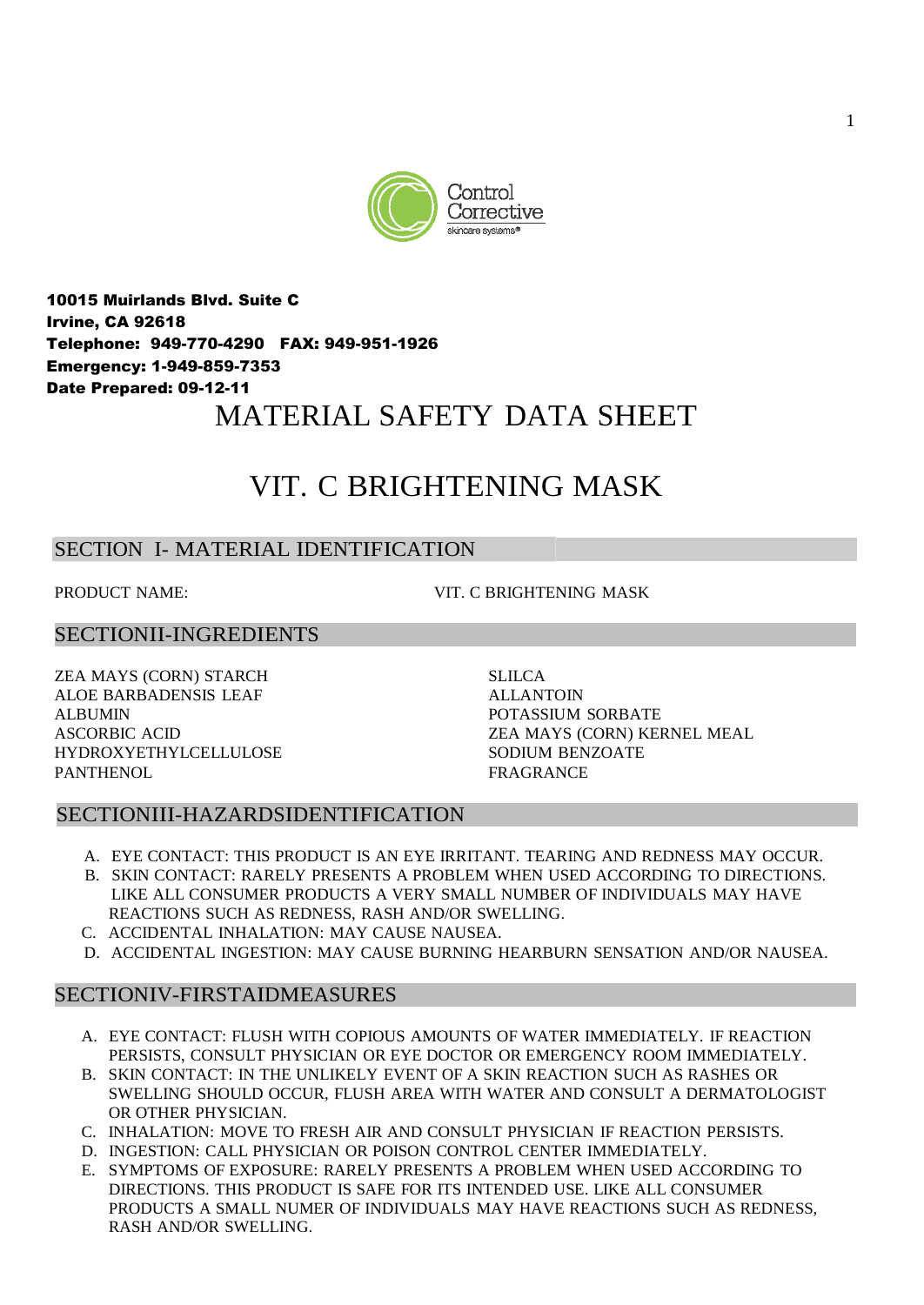## SECTIONV-FIREFIGHTINGMEASURES

- A. FLASH POINT:N/A
- B. AUTOIGNITION: N/A
- C. FLAMMABILITY LIMITS:N/A
- D. EXTINGUISHING MEDIA:CO2,WATER,ABC ALL PURPOSE EXTINGUISHER
- E. SPECIAL FIRE FIGHTING PROCEDURE: USE SELF CONTAINED BREATHING APPARATUS AND PROTECTIVE CLOTHING

#### SECTIONVI-ACCIDENTALRELEASEMEASURES

CLEANUP AND DISPOSAL OF SPILL: FLUSH WITH WATER IF IT IS A SMALL SPILL. VENTILATE AND REMOVE ALL POSSIBLE SOURCES OF IGNITION. AVOID PROLONGED BREATHING OF VAPORS. WEAR PROTECTIVE EQUIPMENT DURING CLEAN UP OPERATIONS. LARGE SPILLS SHOULD BE COLLECTED IN SUITABLE CONTAINER. DISPOSAL SHOULD BE IN ACCORDANCE WITH ALL APPLICABLE LOCAL, STATE AND FEDERAL REGULATIONS.

## SECTIONVII-HANDLINGANDSTORAGE

HANDLE ACCORDING TO GOOD SAFETY PROCEDURES AVOIDING UNNECESSARY EXPOSURE. STORE IN FULL, CLOSED CONTAINERS AWAY FROM HEAT, LIGHT, AND SOURCES OF IGNITION. STORE IN COOL DRY AREA.

## SECTIONVIII-EXPOSURECONTROLSANDPERSONALPROTECTION

RESPIRATORY PROTECTION: NOT USUALLY NECESSARY, BUT APPROVED RESPIRATOR CAN BE USED IF DESIRED

EYE PROTECTION: USE SAFETY GLASSES OR SPLASH GOGGLES SKIN PROTECTION: USE CHEMICAL RESISTANT GLOVES, UNIFORM VENTILATION: LOCALIZED EXHAUST SHOULD BE USED TO REMOVE VAPORS OTHER: EYE WASH STATION AND SAFETY SHOWER RECOMMENDED IN AREA

## SECTIONIX-PHYSICALANDCHEMICALPROPERTIES

APPERANCE: FINE POWDER SPECIFIC GRAVITY, 77°F ND M FREEZING POINT: ND BOILING POINT: VAPOR DENSITY  $(AIR=1)$ : N/A V ODOR: FRAGRANCE E SOLUBILITY IN WATER: ND pl VISCOSITY, 77°F ND

| IELTING POINT:        | ND. |
|-----------------------|-----|
| OILING POINT:         | ND. |
| <b>APOR PRESSURE:</b> | ND. |
| VAPORATION RATE:      | ND. |
| H۰                    | ND. |

## SECTIONX-STABILITYANDREACTIVITY

CHEMICAL STABILITY: STABLE UNDER NORMAL CONDITION HAZARDOUS POLYMERIZATION: WILL NOT OCCUR HAZARDOUS DECOMPOSITION PRODUCTS: NONE CONDITIONS AND MATERIALS TO AVOID: ELEVATED TEMPERATUES ABOVE 60°C. AVOID STRONG OXIDIZING MATERIALS.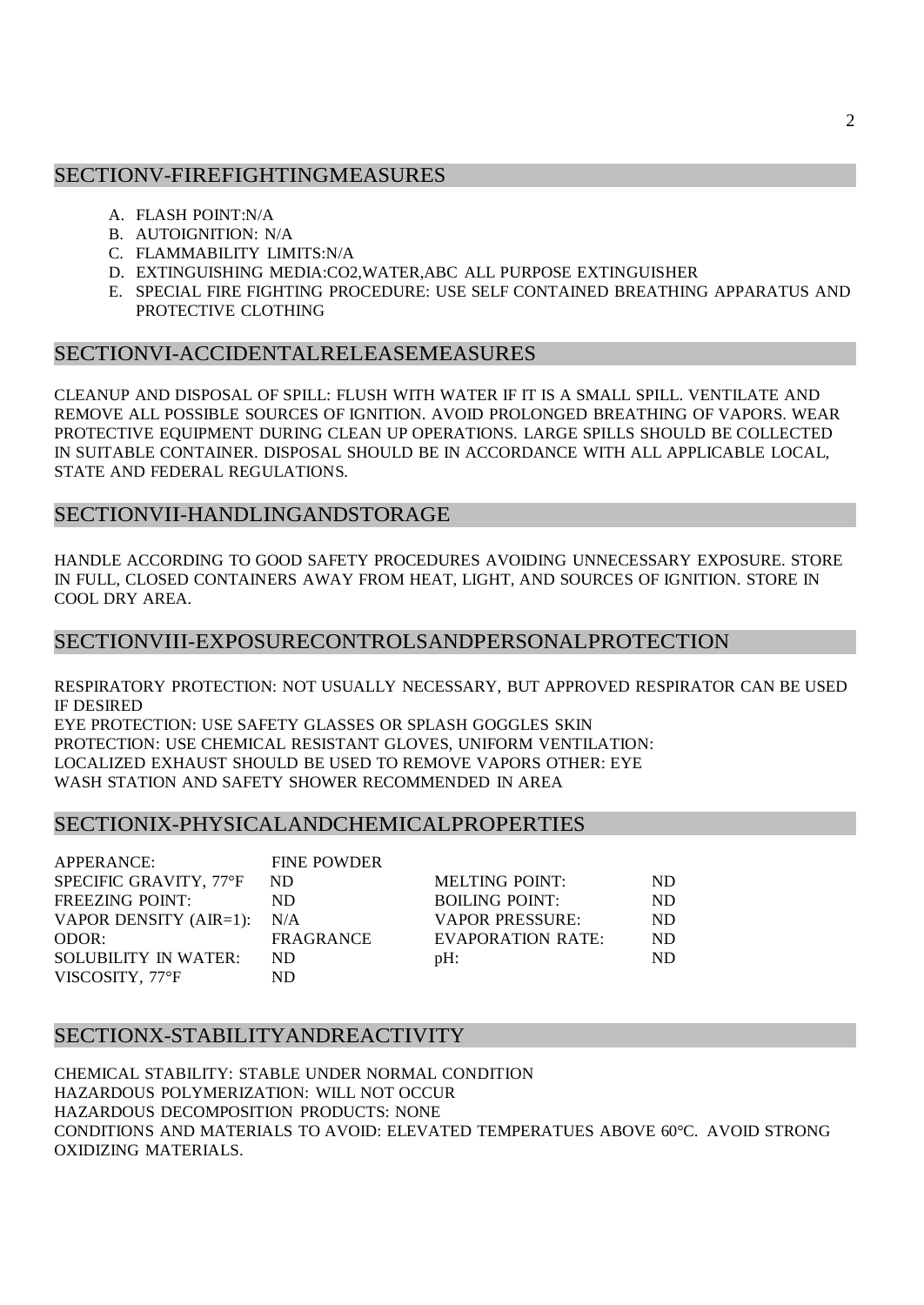## SECTIONXI-TOXICOLOGYDATA

ND

## SECTIONXII-ECOLOGICALDATA

**NONE** 

#### SECTIONXIII-DISPOSALCONSIDERATIONS

DISPOSE IN ACCORDANCE WITH ALL APPLICABLE FEDERAL, STATE AND LOCAL REGULATIONS.

#### SECTIONXIV-TRANSPORTINFORMATION

| DOT SHIPPING NAME:  | NOT REGULATED | ADR/RID CLASS: NOT DANGEROUS GOODS  |
|---------------------|---------------|-------------------------------------|
| IMO SHIPPING NAME:  | NOT REGULATED | IMDG CLASS: NOT DANGEROUS GOODS     |
| IATA SHIPPING NAME: | NOT REGULATED | IATA-DGR CLASS: NOT DANGEROUS GOODS |

VIT. C BRIGHTENING MASK IS A NON-HAZARDOUS MATERIAL

#### SECTIONXV-REGULATORYINFORMATION

| SARA 311/312:               |     |
|-----------------------------|-----|
| CHRONIC HEALTH HAZARD:      | NO. |
| <b>ACUTE HEALTH HAZARD:</b> | NO. |
| FIRE HAZARD:                | NO. |
| <b>SUDDEN PRESSURE:</b>     | NO. |
| REACTIVITY HAZARD:          | NO. |

#### SECTIONXVI-OTHERINFORMATION

KEY LEGEND INFORMATION:  $N/A - NOT$ APPLICABLE ND – NOT DETERMINED

THE ABOVE INFORMATION DESCRIBES EXCLUSIVELY THE SAFETY REQUIREMENTS OF THE PRODUCT AND IS BASED ON OUR PRESENT –DAY KNOWLEDGE. THE INFORMATION IS INTENDED TO GIVE YOU ADVICE ABOUT THE SAFE HANDLING OF THE PRODUCT NAMES IN THIS SAFETY DATE SHEET, FOR STORAGE, PROCESSING, TRANSPORT AND DISPOSAL. THE INFORMATION CANNOT BE TRANSFERRED TO OTHER PRODUCTS. IN THE CASE OF MIXING THE PRODUCT WITH OTHER PRODUCTS OR IN THE CASE OF PRECESSING, THE INFORMATION ON THIS SAFETY DATA SHEET IS NOT NECESSARILY VALID FOR THE NEW MADE-UP MATERIAL.

*The information above is believed to be accurate and represents the best information currently available to us. However, we make no warranty of*